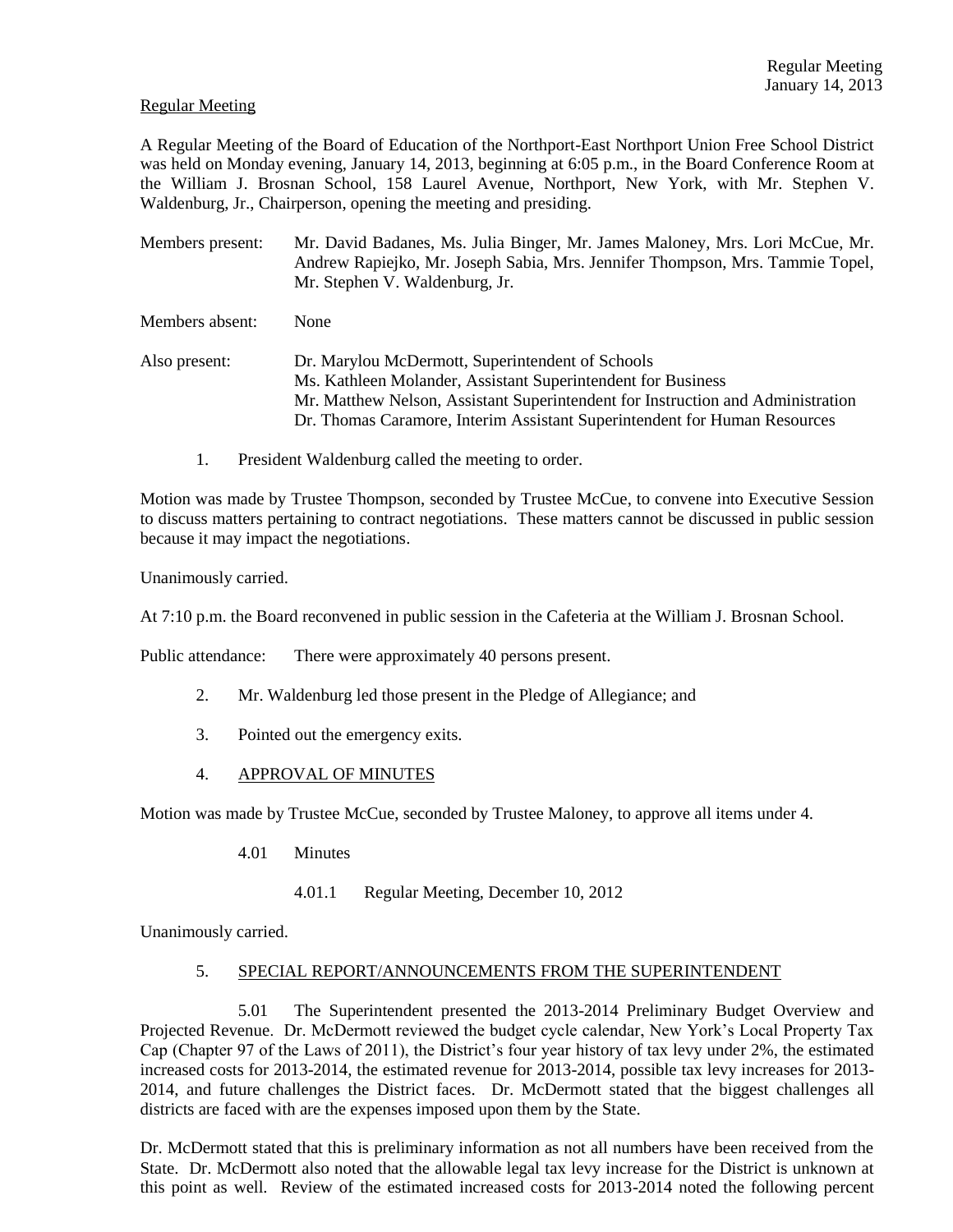changes: Salaries .77%, ERS 10.33%, TRS 41.05%, Health Insurance 10.05%, Other Benefits 2.33%, Utilities -6.67%, Special Education 17.33%, Transportation 1.65%, BOCES 6.76%, Other - 2.2%, totaling an estimated increased cost percent change of 4.21%. Review of estimated revenue for 2013-2014 noted the following percent changes: Tax Levy 5.10%, State Aid 3.00%, Assigned Fund Balance -12.60%, Appropriates Reserves 0.00%, Other Sources of Revenue -5.67%, totaling an estimated revenue percent change of 4.21%. Dr. McDermott reviewed the following possible tax levy increases for 2013-2014: Tax levy increase of  $5.10\% = $0$  budget reduction, tax levy increase of  $3.50\% = $2.1$  million budget reduction, tax levy increase of  $3.00\% = $2.8$  million budget reduction, tax levy increase of  $2.70\% = $3.2$  million budget reduction, tax levy increase of  $2.00\% = $4.1$  million budget reduction.

Board discussion included the District's ERS and TRS contributions, health insurance rates, reduction of 15 fte, decreasing enrollment at elementary schools, impact of budget reductions on programs, State Aid, capital projects, and cost of BOCES services.

In response to a question, Ms. Kathleen Molander, Assistant Superintendent for Business, stated that the Management's Discussion and Analysis of the Independent Auditor's Report for fiscal year ending June 30, 2012 gives insight as far as the money that remained in the 2011-2012 budget and how much was utilized. There was discussion regarding the funding of reserves and capital projects.

The Board discussed the difficult process of giving direction to the Superintendent and Administration when all the pertinent information is not available from the state.

5.01 The President of the Board reviewed the upcoming meetings of January  $28<sup>th</sup>$ , February 11<sup>th</sup>, March 4<sup>th</sup>, March 11<sup>th</sup> and March 18<sup>th</sup>.

## 6. COMMUNICATIONS

There were no communications to the Board of Education requiring Board action.

## 7. PUBLIC PARTICIPATION

Name Comment

Ralph & Kelly Guzzo Asked what security improvements have been made, particularly at the Parents elementary schools, in response to the tragic event that occurred in Newtown, CT, what are the next steps for continued improvement, and who is responsible for implementing the changes.

Dr. McDermott stated that there had been discussions regarding increased security at all schools prior to the tragic events in Newtown, CT. Dr. McDermott noted that increased security measures have been put in place at all schools, including, but not limited to, the elementary greeter's day increased to an eight hour day to provide coverage before and after school, all doors locked and opened only at arrival and dismissal times, visitors required to show identification and sign in and out, no visitors admitted to classrooms without announcement from greeters, staff required to wear identification at all times, and review of current lockdown procedures and drills.

Mrs. Patricia Essenfeld, Dickinson Avenue Elementary School Principal, reviewed the increased security measures at the elementary school. Ms. Irene McLaughlin, Northport High School Principal, reviewed the increased security measures at the high school. Mr. Nolan Briggs, Supervisor of Security, reviewed the district-wide increased security measures.

## 8. SUPERINTENDENT'S REPORT, GENERAL

Motion was made by Trustee Badanes, seconded by Trustee Sabia, to approve all items under 8., including Supplemental 8.01.1 (Schedule A #15-22)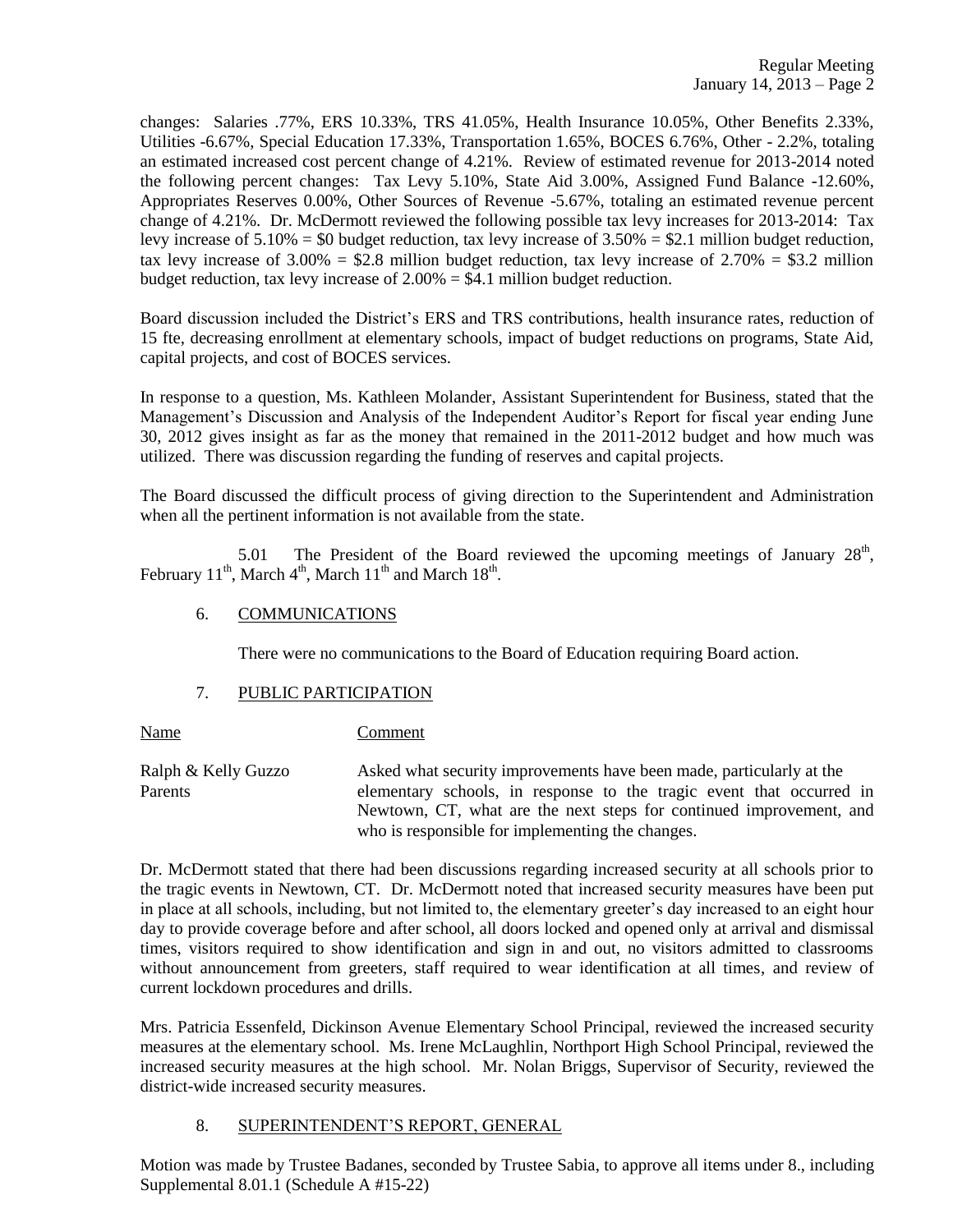8.01 Personnel Schedules, each dated January 14, 2013, and each attached and made part of the official minutes:

- 8.01.1 Schedule A Certified Staff (including Supplemental A #15-22)
- 8.01.2 Schedule B Non-Instructional Staff
- 8.01.3 Schedule C Salary Transfer
- 8.01.4 Schedule D Extra Pay
- 8.01.5 Schedule J Committee on Special Education
- 8.01.6 Schedule K PDC NASA
- 8.01.7 Schedule L PDC UTN
- 8.02 Adopting the 2013-2014 Schedule of Voting Details

8.03 Approving request for travel for students to countries outside of the United States during the 2012-2013 school year:

> $\bullet$ Nicaragua – March 20, 2013 – March 29, 2013

Vote on Trustee Badanes motion to approve all items under 8., including Supplemental 8.01.1 (Schedule A #15-22) was unanimously carried.

# 9. SUPERINTENDENT'S REPORT FINANCIAL

Motion was made by Trustee McCue, seconded by Trustee Maloney, to approve all items under 9.0, including Supplemental 9.16.2, 9.32, 9.33, 9.34, 9.35 and 9.36

9.01 Approving a 2012-2013 Special Education Services Contract between the Board of Education of the Northport-East Northport Union Free School District and the Board of Education of the Half Hollow Hills Central School District

9.02 Approving a Rider to Agreement between the Board of Education of the Northport-East Northport Union Free School District and Hampton Jitney (DAS DC)

9.03 Approving a Rider to Agreement between the Board of Education of the Northport-East Northport Union Free School District and Mass Mutual Life Insurance d/b/a Hamilton Crowne Plaza Washington (DAS DC)

9.04 Approving an Agreement Contract between the Board of Education of the Northport-East Northport Union Free School District and Suffolk County Vanderbilt Museum (BAS Reservation #10009156)

9.05 Approving the following resolution:

RESOLUTION OF THE NORTHPORT-EAST NORTHPORT UNION FREE SCHOOL DISTRICT, NEW YORK, ADOPTED JANUARY 14, 2013, DECLARING THE FINDINGS OF THE SCHOOL DISTRICT WITH RESPECT TO THE PROPOSALS FOR THE REFUNDING OF BONDS OF SAID SCHOOL DISTRICT.

"The Board of Education of the Northport-East Northport Union Free School District, in the County of Suffolk, New York, hereby resolved (by a majority vote of all the members of said Board) as follows:

Section 1. The Northport-East Northport Union Free School District, in the County of Suffolk, New York (the "District") has received two (2) proposals for the refunding of certain outstanding Bonds of the District issued on April 29, 2004, and August 3, 2005, and based upon the advice received from the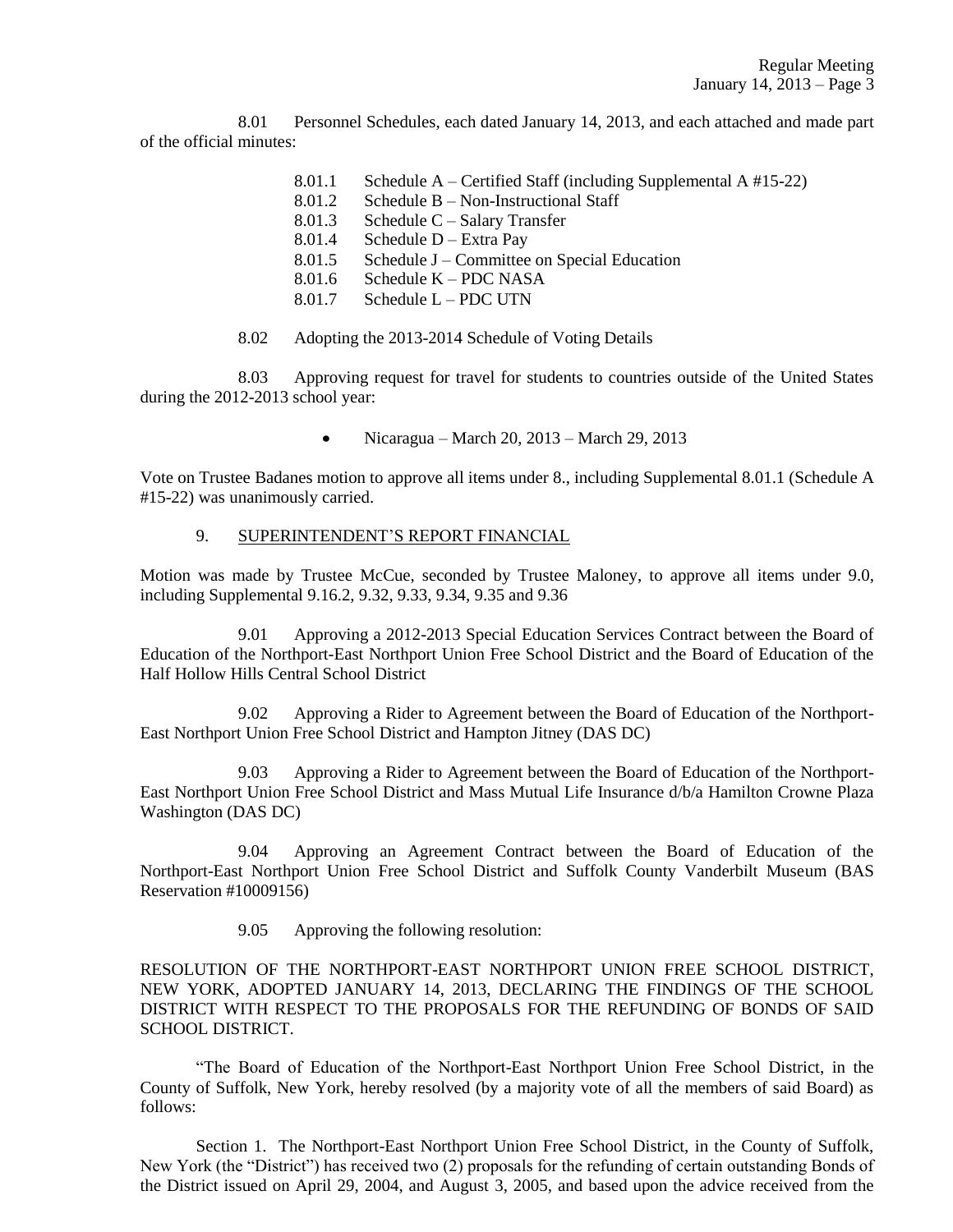District's Financial Advisor, Munistat Services, Inc., it is hereby determined that the proposal of Jefferies & Company, Inc. is hereby accepted and such firm is appointed to serve as underwriter.

Section 2. This resolution shall take effect immediately."

9.06 Receiving the Updated 2012-2013 Districtwide Five Year Capital Projects Improvement Plan, and authorizing the administration to continue planning for a separate proposition seeking authorization to expend funds from the capital improvements fund

9.07 Receiving the following donations to the District:

9.07.1 \$75.00 from Daniel and Susan Torpey to the David A. Trachtenberg Memorial Scholarship

9.07.2 \$200.00 from Gene Madiou to the RoseAnn Madiou Memorial Scholarship Fund

9.07.3 \$200.00 from John and Michelle DeFalco to the Michael C. Kauffman Memorial Scholarship

9.08 Approving a Supplementary Education Services Agreement between the Northport-East Northport Union Free School District and DJF Events Inc. (NMS)

9.09 Approving a 2012-2013 Agreement between the Northport-East Northport Union Free School District and Developmental Disabilities Institute

9.10 Approving a 2012-2013 Special Education Services Contract between the Board of Education of the Northport-East Northport Union Free School District and the Board of Education of the West Islip Union Free School District

- 9.11 Approving transfer of general fund appropriations in the 2012-2013 budget
- 9.12 Approving the following resolution:

"BE IT RESOLVED, that the Board of Education hereby gratefully accepts a donation of \$799.17 from the Dickinson Avenue Elementary School PTA and increase the 2012-2013 budget code A2110.2040.11.0200 by \$799.17 for this purpose. The PTA would like to donate these funds to Dickinson Avenue Elementary School to enhance the playground with an outdoor Gym-I-Nee Goal. This new Gym-I-Nee Goal will be replacing an older one that is currently on the playground.

BE IT RESOLVED, that the Board of Education hereby approves an increase in the revenue code A2705 of the 2012-2013 budget by \$799.17 with the understanding that this increase in revenue is the result of donations from the Dickinson Avenue Elementary School PTA."

9.13 Approving the following resolution:

"BE IT RESOLVED, that the Board of Education hereby gratefully accepts a donation of \$3,700 from Northport-East Northport residents whose names are more fully set forth in the attached document, for the purpose of the Northport High School Orchestra trip to Boston and increase the 2012-2013 budget code A2110.4010.00.2100 by \$3,700 for this purpose.

BE IT RESOLVED, that the Board of Education hereby approves an increase in the revenue code A2705 of the 2012-2013 budget by \$3,700 with the understanding that this increase in revenue is the result of donations from Northport-East Northport residents."

9.14 Approving the following resolution: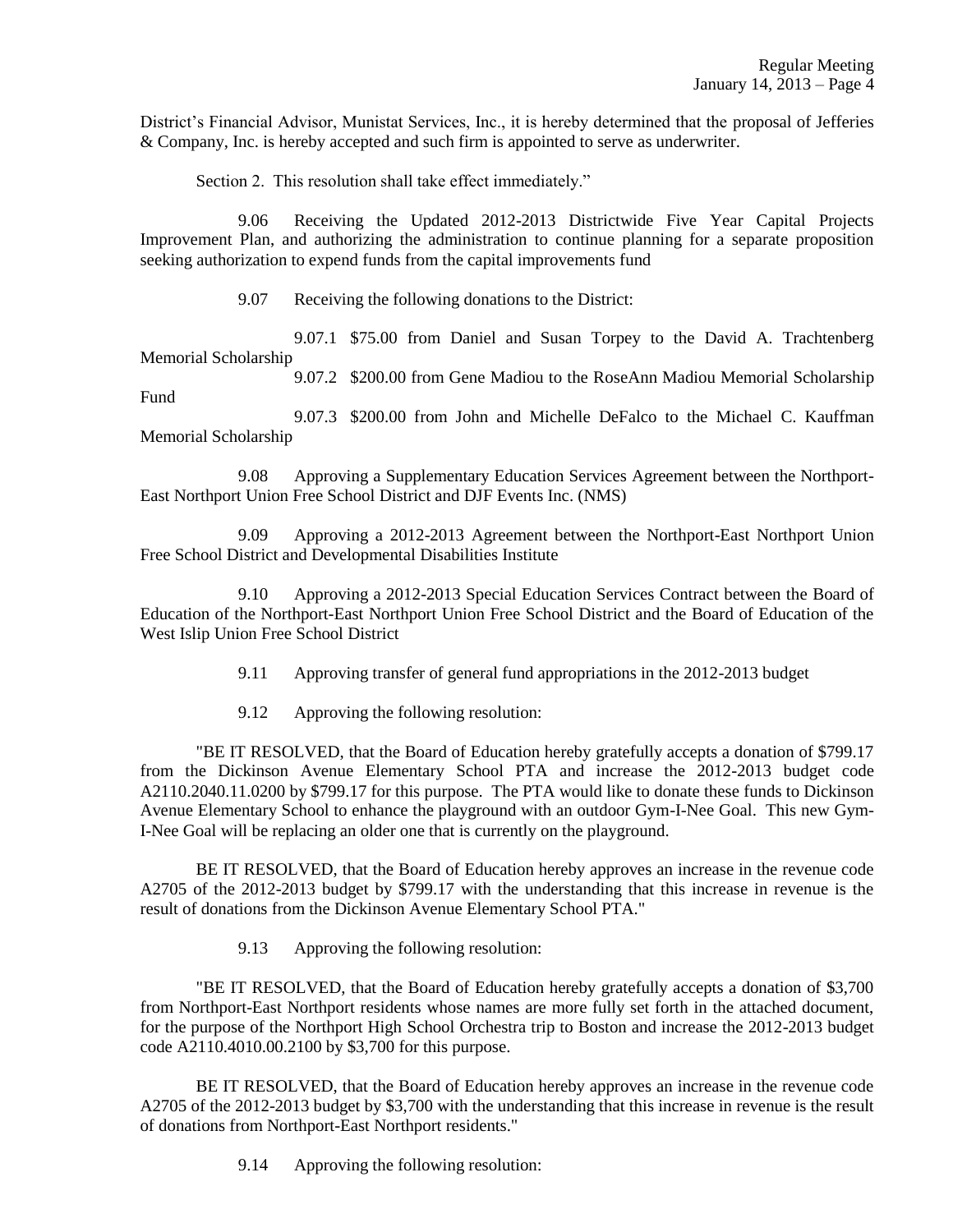"BE IT RESOLVED, that the Board of Education hereby gratefully accepts a donation of \$800 from the Northport Middle School Student Activity Account, for the purposes of students attending the trip to Greenkill Outdoor Education Center February 27, 2013 to March 1, 2013 and increase the 2012- 2013 budget code A2110.4161.23.2902 by \$800 for this purpose.

BE IT RESOLVED, that the Board of Education hereby approves an increase in the revenue code A2705 of the 2012-2013 budget by \$800 with the understanding that this increase in revenue is the result of donations from the Northport Middle School Student Activity Account"

9.15 Approving a Supplementary Education Services Agreement between the Northport-East Northport Union Free School District and Education, Incorporated.

9.16 Authorizing the Board President to sign contracts with the following school districts to provide health services for Northport-East Northport students attending schools in that district during the 2012-2013 school year:

9.16.1 West Islip School District, eighteen (18) students attending St. John the Baptist High School @ \$661.90, totaling \$11,914.20

9.16.2 Syosset Central School District, seventeen (17) students attending Our Lady of Mercy Academy @ \$859.23, totaling \$14,606.91

9.17 Approving a Supplementary Education Services Agreement between the Northport-East Northport Union Free School District and Clifford S. Trotter, Assoc., Inc.

9.18 Approving the Claims Auditor's Report for Warrants and Schedule of Claims

Warrants and Schedule of Claims for payments dated: October 2012 (Wire Transfer Report), October 15, 2012 (Accounts Payable Warrant), October 5, 2012 (Payroll Trust & Agency Warrant), October 31, 2012 (Accounts Payable Warrant), October 19, 2012 (Payroll Trust & Agency Warrant), October 2012 (Claims Audit Report)

9.19 Approving Claims Auditor's Report – Payroll Audit for the Payroll Distribution/Audit dated October 5, 2012 (Northport High School)

9.20 Approving Monthly Revenue and Budget Status Reports – School Lunch Fund for the month ending October 2012

9.21 Approving Monthly Revenue and Budget Status Reports – Special Aid Fund for the month ending October 2012

9.22 Approving Monthly Revenue and Budget Status Reports – General Fund for the month ending October 2012

9.23 Approving Monthly Revenue and Budget Status Reports – Capital Fund for the month ending October 2012

9.24 Approving School Lunch Profit and Loss Statements for the month ending October 31, 2012

9.25 Approving MSG Varsity/Cablevision "Power to Learn Grant" application in the amount of \$500.00 to be used as seed money for a social awareness/community service project "Empty Bowls" that will be completed by the Northport High School Art Club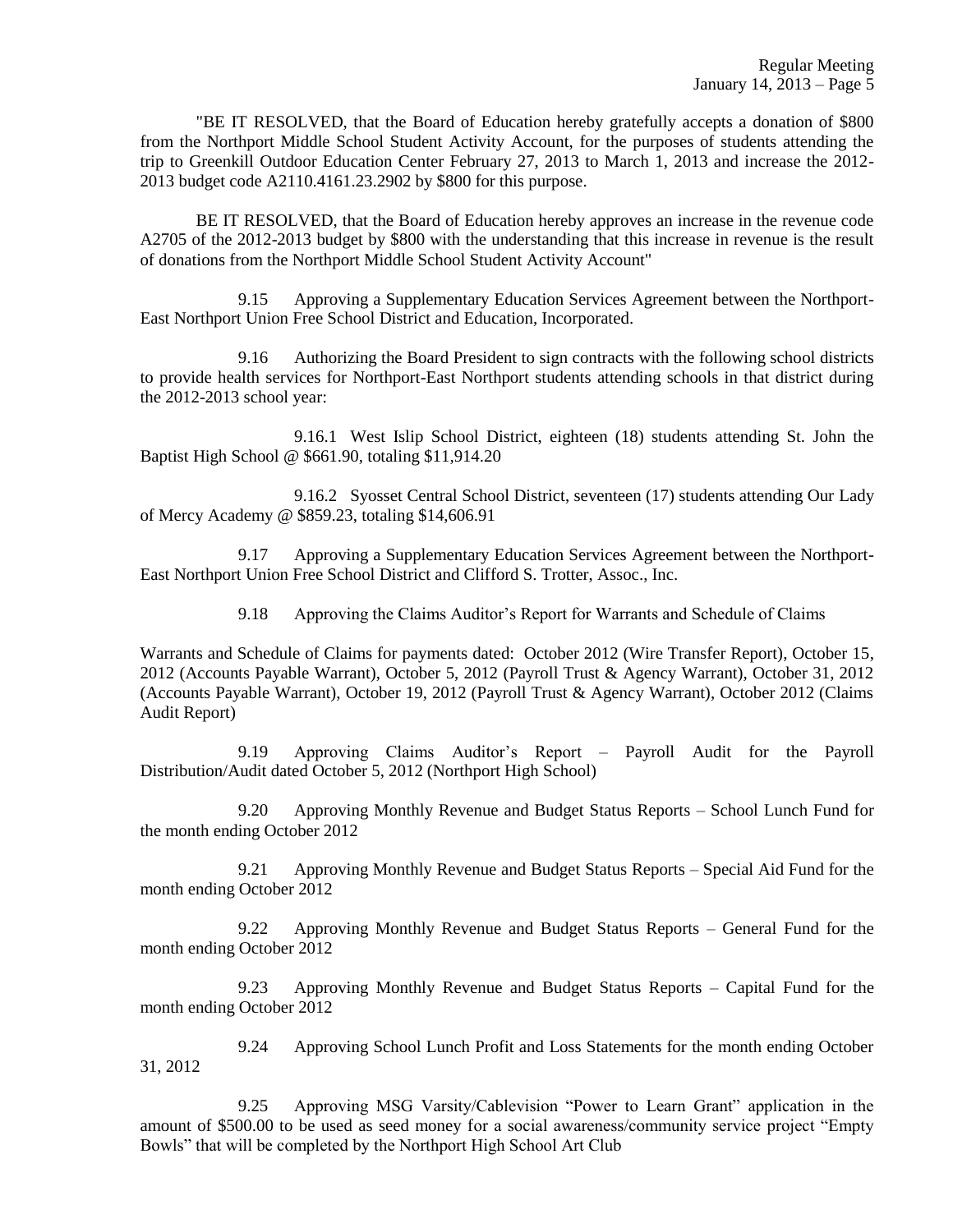9.26 Approving a Contract and License Agreement between Transfinder and the Northport-East Northport Union Free School District

9.27 Approving Treasurer's Report and Monthly Summary of Receipts and Disbursements:

> 9.27.1 Treasurer's Report for the period October 1, 2012 through October 31, 2012 9.27.2 Monthly Summary of Receipts and Disbursements for October 2012

- 9.28 Approving Schedule of Investments as of October 31, 2012
- 9.29 Approving Collateral Schedule for October 2012
- 9.30 Approving Bank Reconciliation Report for the Month Ended October 31, 2012

9.31 Approving the General Fund Projected Cash Flow Statement for the year ending 2012-2013, Actual Data July 1, 2012 – October 31, 2012, Estimated Data November 1, 2012 – June 30, 2013

9.32 Approving the following resolution:

"BE IT RESOLVED, that the Board of Education hereby gratefully accepts a donation of \$7,000 from Northport-East Northport residents whose names are more fully set forth in the attached document, for the purpose of the Northport High School Introduction to Dance trip to New York City and increase the 2012-2013 budget code A2110.4161.30.2903 by \$7,000 for this purpose.

BE IT RESOLVED, that the Board of Education hereby approves an increase in the revenue code A2705 of the 2012-2013 budget by \$7,000 with the understanding that this increase in revenue is the result of donations from Northport-East Northport residents."

9.33 Approving a Supplementary Education Services Agreement between the Northport-East Northport Union Free School and Science Museum of Long Island (PRS)

9.34 Approving a Consultant Agreement between the Board of Education of the Northport-East Northport Union Free School District and Journeys into American Indian Territory (OAS)

9.35 Approving a Consultant Agreement between the Board of Education of the Northport-East Northport Union Free School District and Journeys into American Indian Territory (DAS)

9.36 Approving the following resolution:

"BE IT RESOLVED, that the Board of Education hereby gratefully accepts a donation of \$4,775.49 from the East Northport Parents Charitable Foundation, for the purpose of the Dickinson Avenue Elementary School trip to the Washington D.C., and increase the 2012-2013 budget code A2110.4010.00.2901 by \$4,775.49 for this purpose.

BE IT RESOLVED, that the Board of Education hereby approves an increase in the revenue code A2705 of the 2012-2013 budget by \$4,775.49 with the understanding that this increase in revenue is the result of donations from the East Northport Parents Charitable Foundation."

Vote on Trustee McCue's motion to approve all items under 9.0, including Supplemental 9.16.2, 9.32, 9.33, 9.34, 9.35 and 9.36 was unanimously carried.